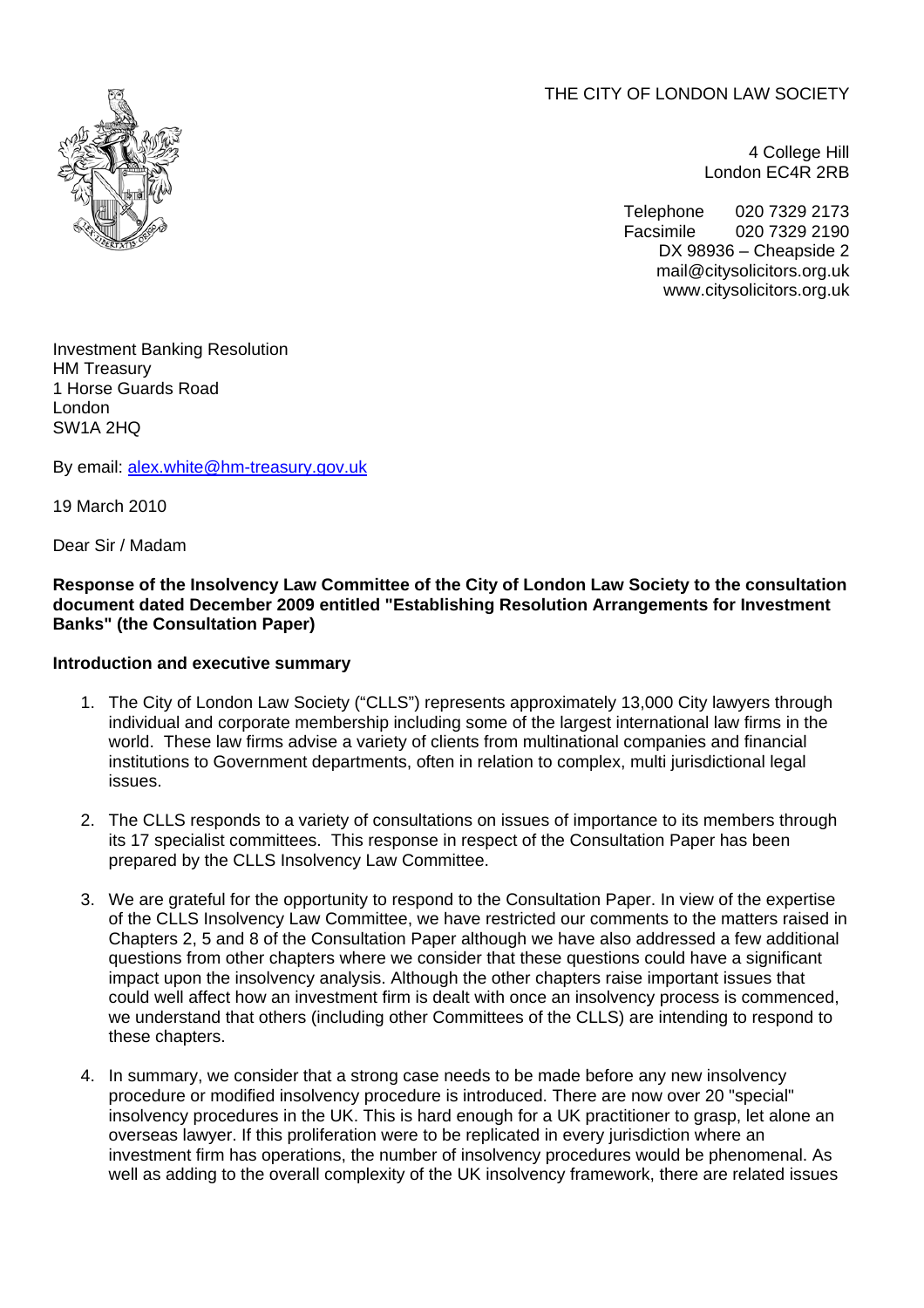such as secondary legislation not always being available prior to the commencement of the special procedure (e.g. railways and public private partnership special administrations) and the uncertainty that comes with any new procedure not having been tested through the courts before its utilisation.

- 5. Furthermore, we consider that the existing UK corporate insolvency procedures are extremely flexible and perfectly adequate for dealing with an insolvent investment firm, particularly in light of some of the pre-insolvency suggestions that have been made in the Consultation Paper. Although a case can be made for saying that deposit-taking banks and investment firms should be treated differently post insolvency because of the systemic risk that they may pose, many of the issues that an insolvency practitioner will face will be the same as for other large international corporates (e.g. Enron or World Com). Although the administration of Lehman Brothers International (Europe) (**LBIE**) is clearly highly complex, it now appears that distributions in relation to client assets may be made no less promptly than through the US SIPA process. Hence, any initial perception that there may have been that the US system gives rise to a more speedy resolution of the issues is likely to be dispelled by the time any legislation arising from the Consultation Paper is proposed. The administration of LBIE is obviously being carried out under the existing framework and Schedule B1 to the Insolvency Act 1986.
- 6. For these reasons, we very much support a "light touch" approach to any modifications to the existing administration regime for an insolvent investment firm. We wonder whether the proposals in Chapter 2 will make a significant difference in practice as we suspect that any administrator would follow principles similar to those set out in the proposed special administration objectives in any event (as indeed is demonstrated by the case of LBIE). Having said that, we do not consider that it would do any harm to set out the special objectives (and indeed we can see that both the administrator and the counterparties may welcome the clarity and transparency in this regard) provided that this is done in a way that maintains flexibility and allows the administrator to exercise a degree of discretion on a case by case basis. This will ensure that the special objectives do not become out of date and will assist in a "one size fits all" approach. Rather than lowering the standard of care for an administrator's duties (or attempting to come up with an alternative formulation for the standard of care), we suggest that an administrator will be sufficiently protected if the duties are linked to the pursuit of the special administration objectives.
- 7. We do think, however, that the proposals regarding a bar date for client asset and client money claims would be a useful modification to the insolvency legislation. The problem with the existing legislation is that, while administrators can impose a bar date for the submission of proofs of debt regarding unsecured claims and can, with the assistance of the court, impose a bar date for the submission of information regarding trust claims, such a bar date does not release proprietary claims in relation to the assets and so a recipient of any distribution from the administrators remains at risk that a third party will seek to attach those assets. We consider that it should be a matter for the discretion of the administrators as to whether a bar date is imposed in any particular case.
- 8. We are much more concerned about the proposals in Chapter 5 of the Consultation Paper and, in particular, the appointment of the Client Asset Trustee (**CAT**). We consider that these proposals are likely to add to the cost and complexity of the administration without giving rise to any real benefit. The experience in relation to LBIE has shown that it is just not possible to separate out the unsecured positions from the client assets; these have to be dealt with together in order to determine what client assets can ultimately be returned to a beneficiary on a net basis. The position may be different for a pure custodian but, even in such a case, there is no reason why a separate team at the accountancy firm from which the administrators are appointed cannot deal with the client assets (as PwC have done in relation to LBIE). To have separate officeholders appointed in respect of the client assets and the general estate would inevitably lead to duplication and potentially litigation regarding the respective roles.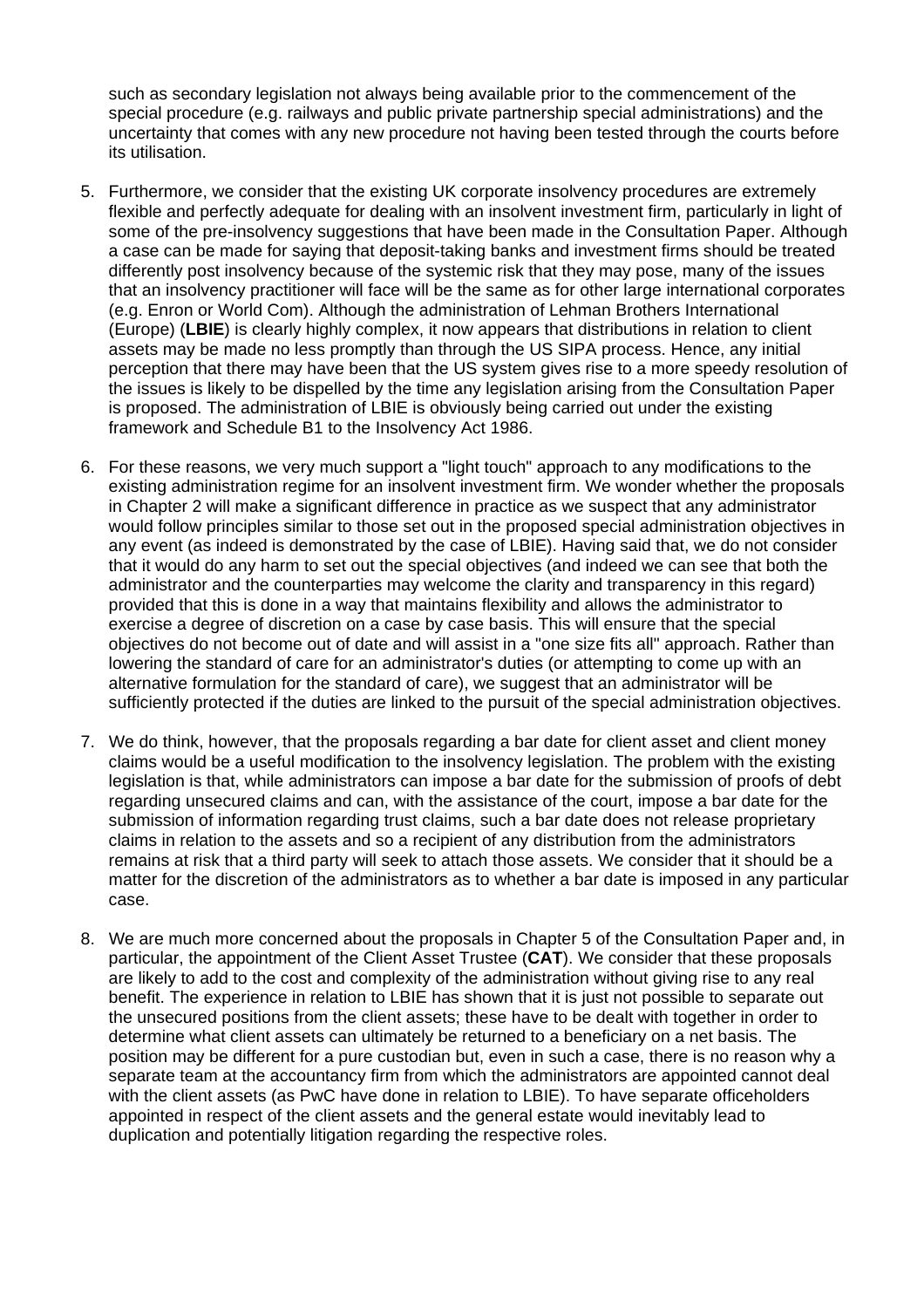- 9. On the cross-border side, we are pleased that HM Treasury is aware of the difficulties in this regard as it is essential that there is a harmonised, international approach to the insolvency issues. We doubt that the proposals in question 13 that international entities be able to "opt-in" to the UK measures will be workable. It is unlikely that the overseas court would cede jurisdiction and so the entity in question would simply be subject to two (or more) potentially competing regimes. There is no easy answer to the cross-border issues and ultimately we suspect that the UK Government can only legislate for UK firms while monitoring closely the international developments referred to in Chapter 8 to ensure that the UK proposals are not inconsistent with these developments. In this regard, we note that there is no mention in Chapter 8 of a proposed directive, from the European Commission, on insolvency proceedings in respect of a investment firm. As the paper correctly points out, investment firms currently fall outside the scope of the Regulation on Insolvency Proceedings (EC) No 1346/2000 (the **Insolvency Regulation**) and, unless the investment firm also has a deposit-taking licence, it is also carved out from the scope of Directive 2001/24/EC on the Reorganisation and Winding Up of Credit Institutions (the **Winding Up Directive**). It was our understanding that the European Commission did intend to propose separate European legislation for insolvent investment firms and it would be worth trying to find out where the thinking has got in this regard.
- 10. We have attached as Annex 1 to this paper a table which responds in more detail to the specific questions in the Consultation Paper. Any member of the working party (listed in Annex 2) would be glad to amplify any of these comments if requested.

#### **The Insolvency Law Committee of the City of London Law Society 19 March 2010**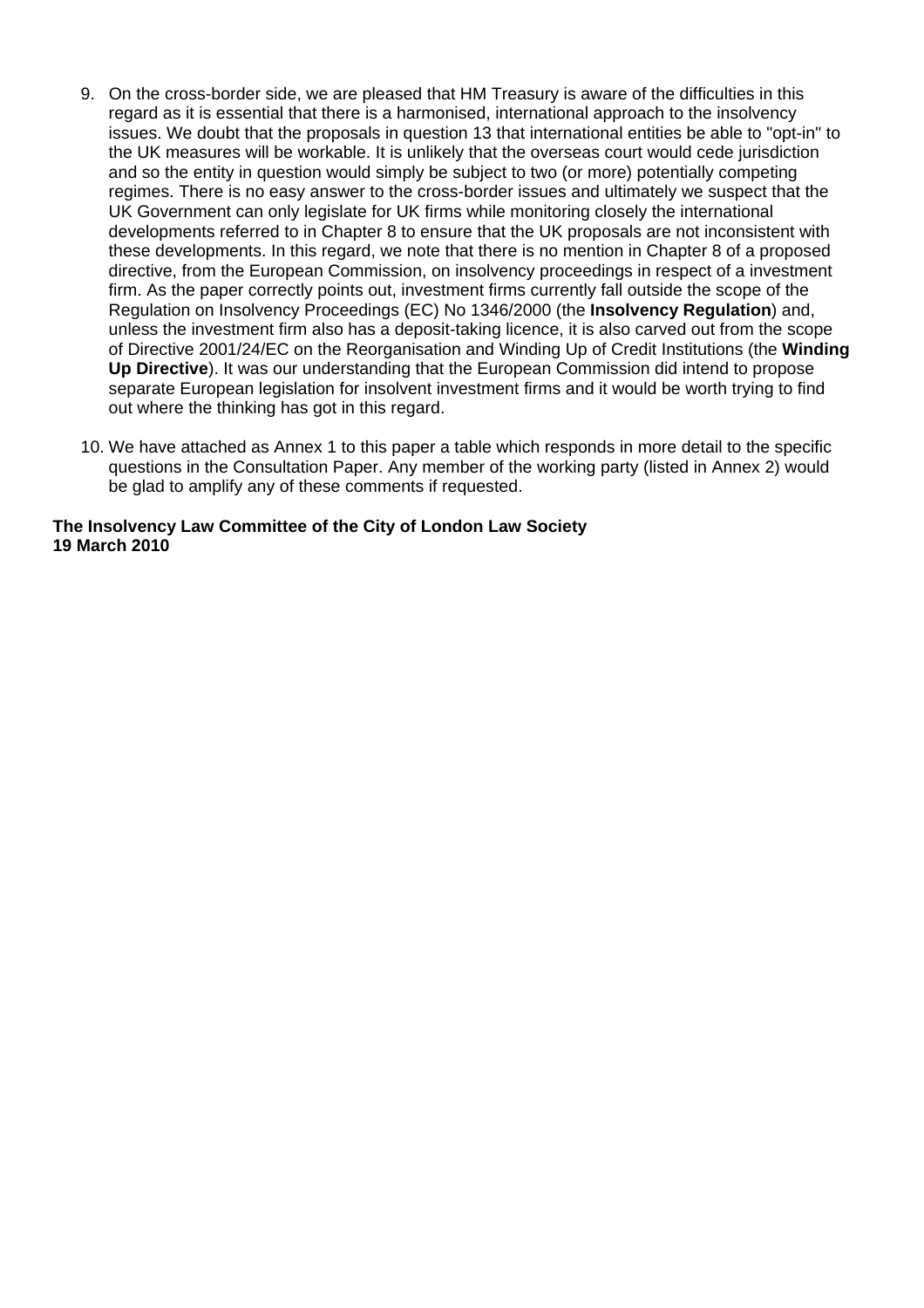## **Annex 1**

| Chapter 1 (Introduction) |                                                                                                                                                                                                                                                                                                                                                                                                                                                                                                                                                                                                                                                                                                                                                                                                                                                                                                                                                                                                                                                                                                                                                              |
|--------------------------|--------------------------------------------------------------------------------------------------------------------------------------------------------------------------------------------------------------------------------------------------------------------------------------------------------------------------------------------------------------------------------------------------------------------------------------------------------------------------------------------------------------------------------------------------------------------------------------------------------------------------------------------------------------------------------------------------------------------------------------------------------------------------------------------------------------------------------------------------------------------------------------------------------------------------------------------------------------------------------------------------------------------------------------------------------------------------------------------------------------------------------------------------------------|
| 1.                       | Do you have any comments on the proposed definitions of investment firm for the purposes<br>of this work?                                                                                                                                                                                                                                                                                                                                                                                                                                                                                                                                                                                                                                                                                                                                                                                                                                                                                                                                                                                                                                                    |
|                          | We note that the proposed definition would include a deposit-taking institution and<br>therefore it is essential that sufficient thought is given to how the proposals in the<br>Consultation Paper would fit with the special resolution regime and special insolvency<br>regimes for deposit-taking institutions in the Banking Act 2009. This is considered further<br>below.                                                                                                                                                                                                                                                                                                                                                                                                                                                                                                                                                                                                                                                                                                                                                                             |
|                          | It is also important that thought is given to how the proposed definition would fit with cross-<br>border legislation such as the Insolvency Regulation and any insolvency legislation that the<br>European Commission may propose in the future in relation to investment firms. The<br>Insolvency Regulation carves out "investment undertakings which provide services<br>including the holding of funds or securities for third parties" and so this could well provide<br>the definition for an investment firm in any European insolvency legislation in the future.<br>This would appear to be covered by the proposed Condition 2 depending on the definition<br>of client assets and, in particular, whether this is to include client monies (which in our view<br>it should).                                                                                                                                                                                                                                                                                                                                                                     |
|                          | Chapter 2 (Enabling an Orderly Resolution)                                                                                                                                                                                                                                                                                                                                                                                                                                                                                                                                                                                                                                                                                                                                                                                                                                                                                                                                                                                                                                                                                                                   |
| 2.                       | Do you agree with the Government's proposals for special administration objectives and<br>associated policy measures? Are there any supporting levers not considered in this<br>document that would be critical for the effective functioning of the special objectives?                                                                                                                                                                                                                                                                                                                                                                                                                                                                                                                                                                                                                                                                                                                                                                                                                                                                                     |
|                          | As referred to above, while we consider that most administrators would already follow the<br>objectives suggested in paragraph 2.16 of the Consultation Paper, we consider that there<br>may be some merit (in terms of transparency for both the administrator and the<br>counterparties) in having clear special administration objectives so long as the<br>administrator maintains sufficient flexibility so that these can be adapted and applied, as<br>appropriate, on a case by case basis. It is essential, therefore, that these are expressed in<br>terms that are sufficiently broad and flexible to accommodate the vast variety of business<br>models pursued by investment firms. In other words, the special objectives should refer to<br>broad principles rather than being prescriptive as to how these objectives should be<br>achieved.                                                                                                                                                                                                                                                                                                 |
|                          | As the Consultation Paper recognises, it is a policy decision as to whether the return of<br>client assets should be given procedural priority over the interests of unsecured creditors. It<br>is important to recognise that even a procedural priority can have a practical impact on the<br>quantum of returns to unsecured creditors. An extreme example would be in relation to a<br>sale of the business. The administrators may receive two offers for the business, one from<br>a purchaser who has the infrastructure and contractual relationships already in place to<br>ensure a speedy return of the client assets and one who does not have the infrastructure<br>and relationships but is willing to offer more for the business (thus resulting in a greater<br>return for unsecured creditors). If the return of client assets is procedurally prioritised<br>through the special administration objectives, the administrators would be required to<br>accept the first offer at the expense of the unsecured creditors. Even outside of such an<br>extreme example, where unsecured creditors have been procedurally subordinated to the |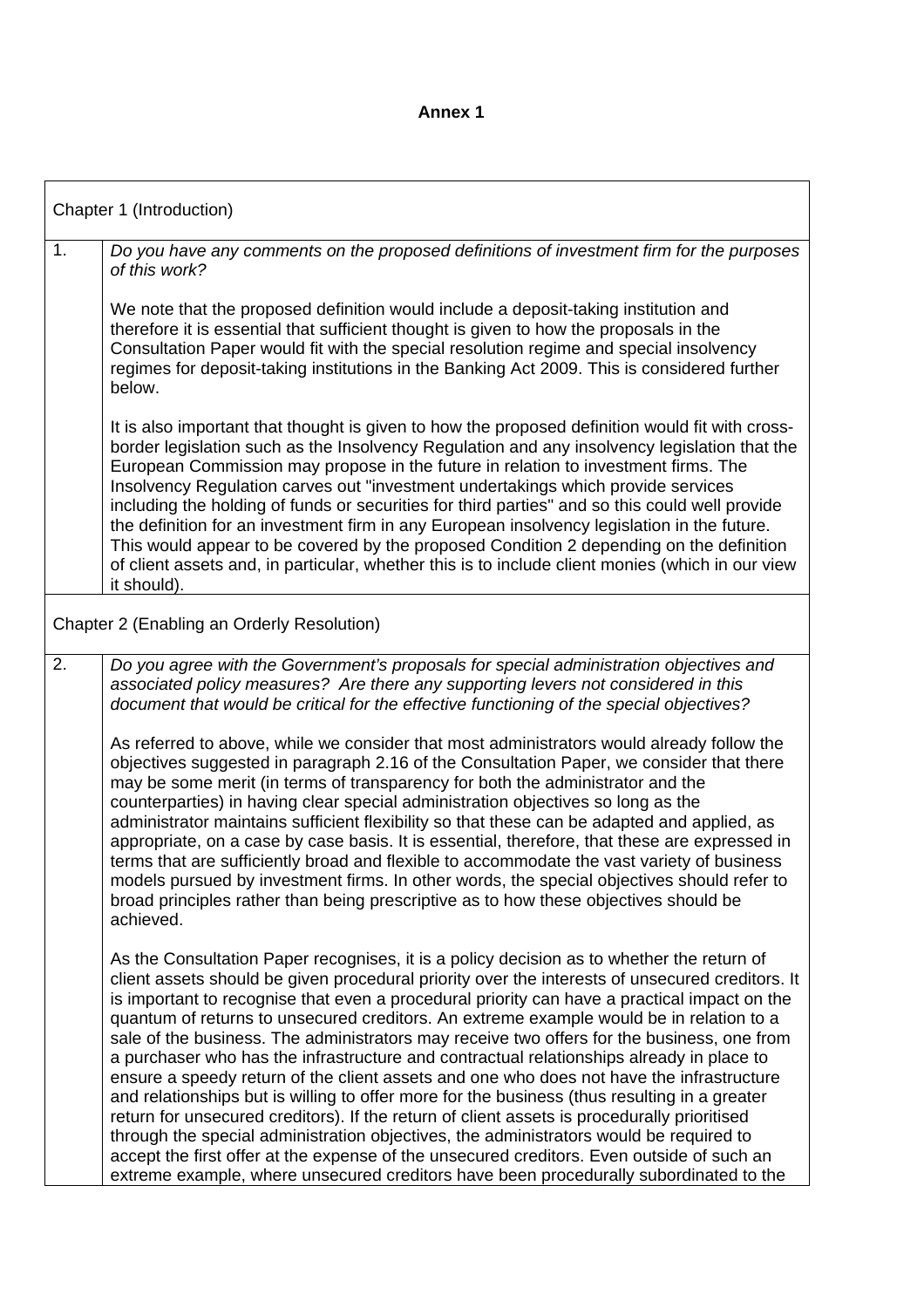beneficiaries of client assets and monies, there could be a reduced return to unsecured creditors simply because of the increased timeframe in making distributions to them (and therefore the additional administration expenses that are likely to be incurred).

We have considered three options in relation to the prioritising of the special administration objectives:

- (a) the first is for the legislation to set out the order in which the administrators must pursue these objectives (as is the case with the bank insolvency procedure (BIP) and the bank administration procedure (BAP)). This has the advantage of being clear from the administrators' perspective and may reduce the risk of challenge by third parties. However, it is the least flexible of the approaches and, from a policy perspective, the unsecured creditors may question why they are being procedurally subordinated;
- (b) the second is for the legislation to set out the special administration objectives but without attempting to order them and then to provide that the administrators shall pursue the objectives in a manner which best protects the interests of the creditors and beneficiaries of the firm. This would leave it to the discretion of the administrators as to how to achieve the objectives in any particular case. While this is less certain than the first approach and the risk of challenge could therefore be higher, we consider that it would allow the administrators to adopt an approach that was appropriate for the particular investment firm in question and so is to be preferred;
- (c) the third approach, which is a compromise between the two above, follows the approach in Schedule B1 to the Insolvency Act 1986. This does seek to order the objectives but allows the administrators to pursue a lower objective if they consider that it is not reasonably practicable to achieve the higher-ranking objective or if the lower objective would achieve a better result for the creditors as a whole. The problem with this approach in the current context is that there may be a conflict between the interests of the unsecured creditors and the beneficiaries of client assets and monies and so the concept of what would achieve a better result for the creditors as a whole would need to be adapted to reflect the interests of the beneficiaries.

In terms of the objectives themselves, we consider that these should include:

- the prompt return of client assets and client monies (rather than seeking to prioritise this objective for the reasons given above). Careful consideration needs to be given to the definition of client assets and client monies to ensure that these fit with the FSA definitions in the Client Assets Sourcebook (CASS);
- co-operating with the relevant authorities in the interests of achieving stability in the financial markets. We think it is worth adding this objective in view of the potential systemic risk that the insolvency of an investment firm might pose;
- ensuring timely engagement with market infrastructure bodies such as payment and settlement systems and clearing houses. While it cannot do any harm to include this as an objective, we note that the problem can often be the reverse – i.e. lack of communication by the market infrastructure bodies regarding how they will behave post an insolvency of a member. We hope that this will be addressed by proposals elsewhere in the paper;

• where this is in the interests of the creditors and beneficiaries of the firm, providing services and facilities to business transferred both in the run up to and post-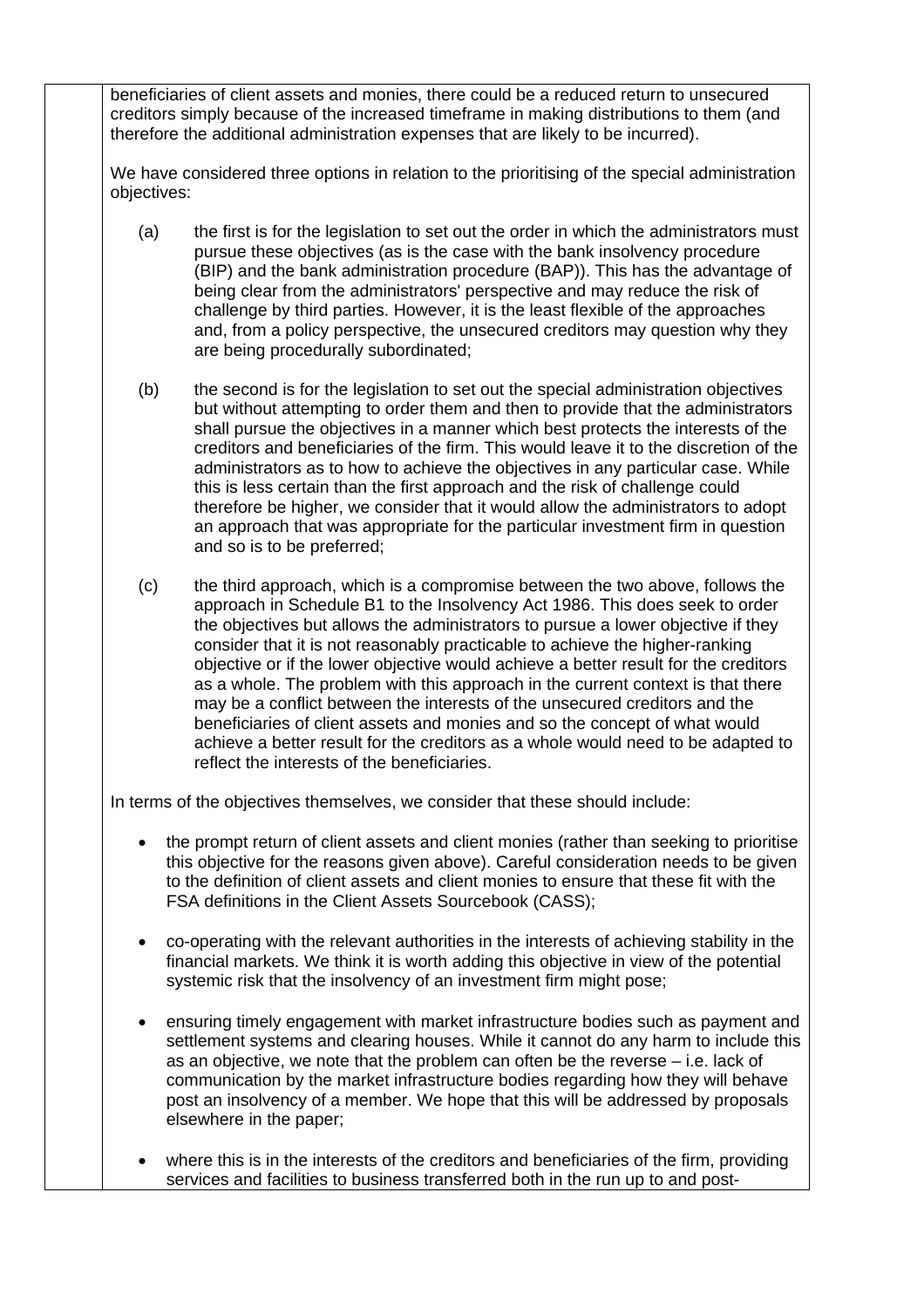|    | insolvency. This objective should not be drafted too widely as there is a significant<br>difference between BAP (which only ever arises following a transfer of the<br>business) and the proposed administration of an investment firm where there may,<br>or may not, be a transfer. Furthermore, we understand that, in the case of Lehman<br>Brothers Inc (LBI), there is ongoing litigation with Barclays concerning the scope of<br>what was sold to them and an unqualified duty to co-operate with a purchaser may<br>adversely affect the interests of the creditors and beneficiaries in the event of such<br>a dispute;<br>rescuing the investment firm or its business as a going concern or achieving an<br>orderly winding down of the investment firm's affairs, as appropriate. While we<br>suspect that rescue will not be possible in the vast majority of cases, we do not<br>think it should be excluded from the objectives in case there is a prospect that it<br>could be achieved (for example through a sale of the business as a going concern). |
|----|---------------------------------------------------------------------------------------------------------------------------------------------------------------------------------------------------------------------------------------------------------------------------------------------------------------------------------------------------------------------------------------------------------------------------------------------------------------------------------------------------------------------------------------------------------------------------------------------------------------------------------------------------------------------------------------------------------------------------------------------------------------------------------------------------------------------------------------------------------------------------------------------------------------------------------------------------------------------------------------------------------------------------------------------------------------------------|
| 3. | What are your views on introducing a limited restriction to the liability of the administrator,<br>restricting creditors from taking action in certain circumstances, related to administrators'<br>actions in pursuit of the SAOs?                                                                                                                                                                                                                                                                                                                                                                                                                                                                                                                                                                                                                                                                                                                                                                                                                                       |
|    | We understand from conversations that we have had with the administrators of LBIE that<br>concerns regarding personal liability have not been a major factor and, in particular, have<br>not prevented them from taking any actions which they would otherwise have done. We<br>also think it is important that the administrators have clearly defined (and properly<br>understood) duties in order to ensure that the UK administration regime has a high degree<br>of credibility both domestically and overseas. The problem with any alternative formulation<br>of the duty (such as, for example, a duty to act in good faith) is one of certainty: one<br>person's idea of good faith could be another's idea of bad faith.                                                                                                                                                                                                                                                                                                                                        |
|    | Instead we support the proposal that the duties be clearly tied to the special administration<br>objectives. If the legislation clearly states that the administrators must perform their<br>functions with a view to furthering these objectives (see paragraph 3 of Schedule B1 to the<br>Insolvency Act 1986), we consider that it would be difficult for a counterparty to bring an<br>unfair harm or negligence application against the administrators in circumstances where<br>they were acting in accordance with those objectives.                                                                                                                                                                                                                                                                                                                                                                                                                                                                                                                               |
| 4. | What are your views on the suggestion that the personal liability of administrators should<br>not be greater than that of the company's directors before the company went into<br>insolvency?                                                                                                                                                                                                                                                                                                                                                                                                                                                                                                                                                                                                                                                                                                                                                                                                                                                                             |
|    | We do not consider that this is appropriate. Directors and administrators fulfil two entirely<br>different functions; the former have a primary duty to the firm's shareholders at least while<br>the firm is solvent, the latter have a primary duty to the firm's creditors and beneficiaries.<br>See our response to question 3 above.                                                                                                                                                                                                                                                                                                                                                                                                                                                                                                                                                                                                                                                                                                                                 |
| 5. | Do you agree with the Government's approach to the court process for clarification around<br>liability? What kind of expedited court process could be considered? Should one be<br>required?                                                                                                                                                                                                                                                                                                                                                                                                                                                                                                                                                                                                                                                                                                                                                                                                                                                                              |
|    | We do not consider that this is appropriate in light of the role that the English court currently<br>plays in an insolvency process. The approach of the English judiciary to date has very<br>much been to leave commercial judgments to the insolvency officeholders who, in the<br>judges' views, have more experience of life at the coal-face than the judges do. We<br>consider that there is a lot to commend this process as it reduces the costs associated with<br>large numbers of court applications and lets those with the relevant experience make the<br>commercial judgments.                                                                                                                                                                                                                                                                                                                                                                                                                                                                            |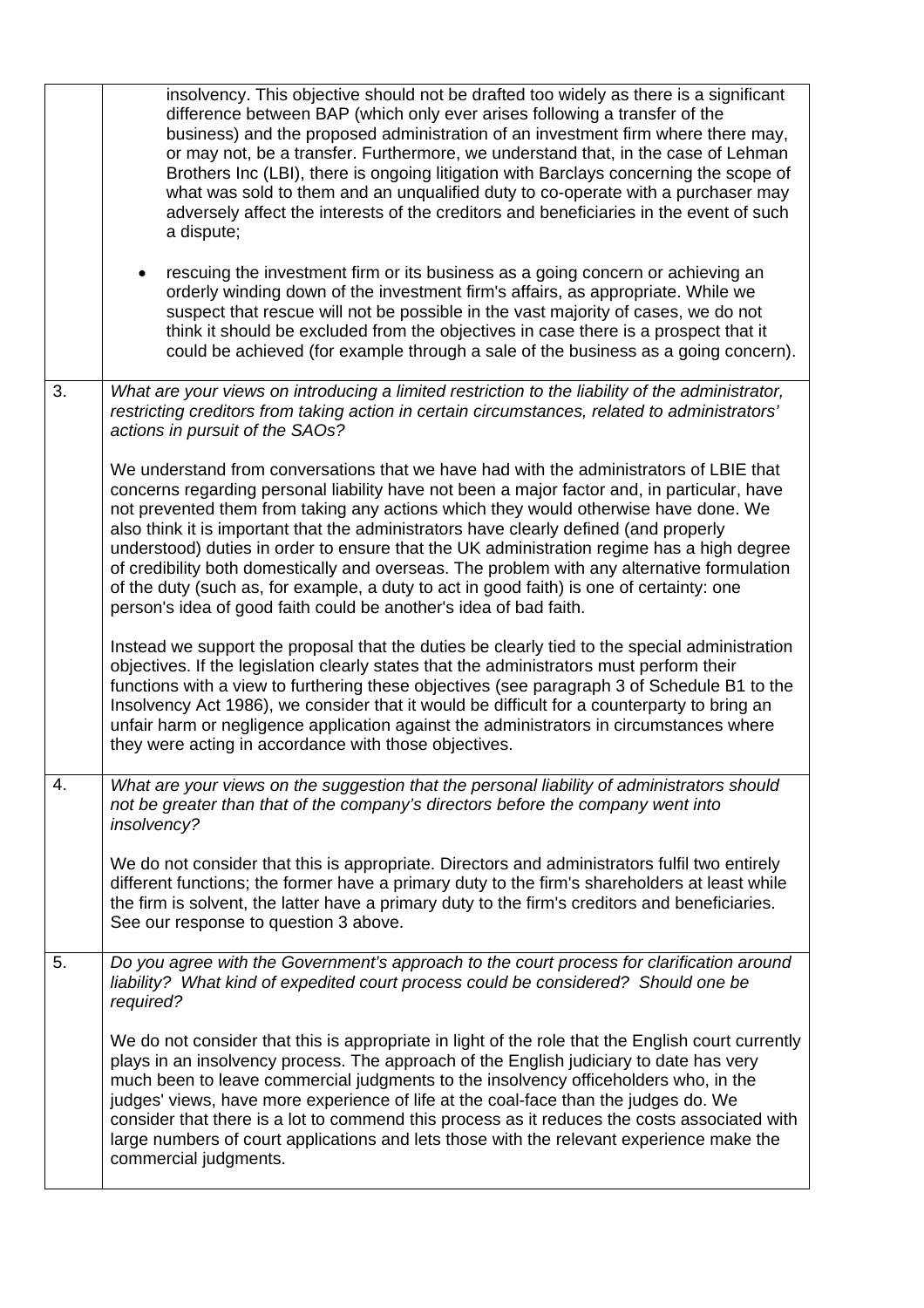|    | Furthermore, it should be remembered that the English court system is very different from<br>that in the US. While it is becoming court practice in the UK to have a single judge<br>allocated to a particular insolvency proceeding, this will not always be the case. There are<br>no "specialist" insolvency courts (as there are in the States) and the judges tend to be ex-<br>barristers rather than ex-insolvency practitioners with specialist knowledge of the<br>proceedings in question.<br>Finally, in our experience, when an application to court is urgent, it is usually possible to get<br>before a judge very quickly (often out of court hours) and so we do not see any need for an                                                                                                                                                                                                                                                                                                                                                                                                                                                                                                                                                                                                                                                                                               |
|----|--------------------------------------------------------------------------------------------------------------------------------------------------------------------------------------------------------------------------------------------------------------------------------------------------------------------------------------------------------------------------------------------------------------------------------------------------------------------------------------------------------------------------------------------------------------------------------------------------------------------------------------------------------------------------------------------------------------------------------------------------------------------------------------------------------------------------------------------------------------------------------------------------------------------------------------------------------------------------------------------------------------------------------------------------------------------------------------------------------------------------------------------------------------------------------------------------------------------------------------------------------------------------------------------------------------------------------------------------------------------------------------------------------|
|    | expedited court procedure.                                                                                                                                                                                                                                                                                                                                                                                                                                                                                                                                                                                                                                                                                                                                                                                                                                                                                                                                                                                                                                                                                                                                                                                                                                                                                                                                                                             |
| 6. | Is there any other approach the Government could consider with respect to the modification<br>of administrator liability for the purposes of the special administration regime for investment<br>firms?                                                                                                                                                                                                                                                                                                                                                                                                                                                                                                                                                                                                                                                                                                                                                                                                                                                                                                                                                                                                                                                                                                                                                                                                |
|    | See our response to question 3 above.                                                                                                                                                                                                                                                                                                                                                                                                                                                                                                                                                                                                                                                                                                                                                                                                                                                                                                                                                                                                                                                                                                                                                                                                                                                                                                                                                                  |
| 7. | Do you agree with the Government's approach in providing a special defence for directors<br>of investment firms against actions taken by administrators and others, to enable directors<br>to implement resolution plan actions in the interests of the firms' creditors and of financial<br>stability? What specific modifications could the Government consider applying?                                                                                                                                                                                                                                                                                                                                                                                                                                                                                                                                                                                                                                                                                                                                                                                                                                                                                                                                                                                                                            |
|    | We do not consider that any changes are necessary. The test (as the Consultation Paper<br>points out) is whether the directors took every step to minimise loss to creditors on<br>becoming aware that an insolvent liquidation is not avoidable. If it is in the interests of<br>creditors to pursue a resolution plan or other resolution actions as agreed with the FSA, the<br>directors will not be liable under the existing legislation. If the resolution plan is not in the<br>best interests of creditors, it is questionable as to whether the directors should be adopting<br>that plan. If the resolution plan is intended to promote financial stability (for example) but is<br>not necessarily in the interests of the firm, its creditors and beneficiaries, this would put the<br>directors in a difficult position, not just in relation to their wrongful trading liabilities under<br>section 214 of the Insolvency Act 1986 but also in relation to their common law or statutory<br>duties. If it is the intention to protect the directors in these circumstances, careful thought<br>will need to be given to how the protections are worded as it could lead to a loss of<br>confidence in the corporate governance of UK investment firms if directors are absolved<br>from liability in circumstances where (it could be argued) they should be at their most<br>vigilant. |
|    | We have considered whether the reference to creditors in section 214 of the Insolvency Act<br>1986 ought to be broadened (in the case of an investment firm) to include beneficiaries of<br>client assets and monies. We do not consider that this is strictly necessary as such<br>beneficiaries are potential creditors of the firm if and to the extent that the firm breaches its<br>fiduciary duties in relation to such assets and monies. However, in light of the narrow<br>definition of "creditors" that was taken by the court in relation to the proposed LBIE scheme<br>of arrangement, we would have no problems with a clarificatory amendment to section 214<br>to refer to the firm's beneficiaries as well as creditors when taking every step to minimise<br>their loss.                                                                                                                                                                                                                                                                                                                                                                                                                                                                                                                                                                                                            |
| 8. | Do you agree with the proposals for the initiation and scope of the special administration<br>regime for investment firms and its interaction with the provisions of Part 2 of the Banking<br>Act 2009, as described in Box 2A?                                                                                                                                                                                                                                                                                                                                                                                                                                                                                                                                                                                                                                                                                                                                                                                                                                                                                                                                                                                                                                                                                                                                                                        |
|    | We consider that, in order to minimise the number of insolvency proceedings, the special<br>administration regime for investment firms should become the standard administration<br>procedure for these types of entity. Hence we consider that the regime should be<br>commenced in exactly the same way as the standard administration procedure. In other                                                                                                                                                                                                                                                                                                                                                                                                                                                                                                                                                                                                                                                                                                                                                                                                                                                                                                                                                                                                                                           |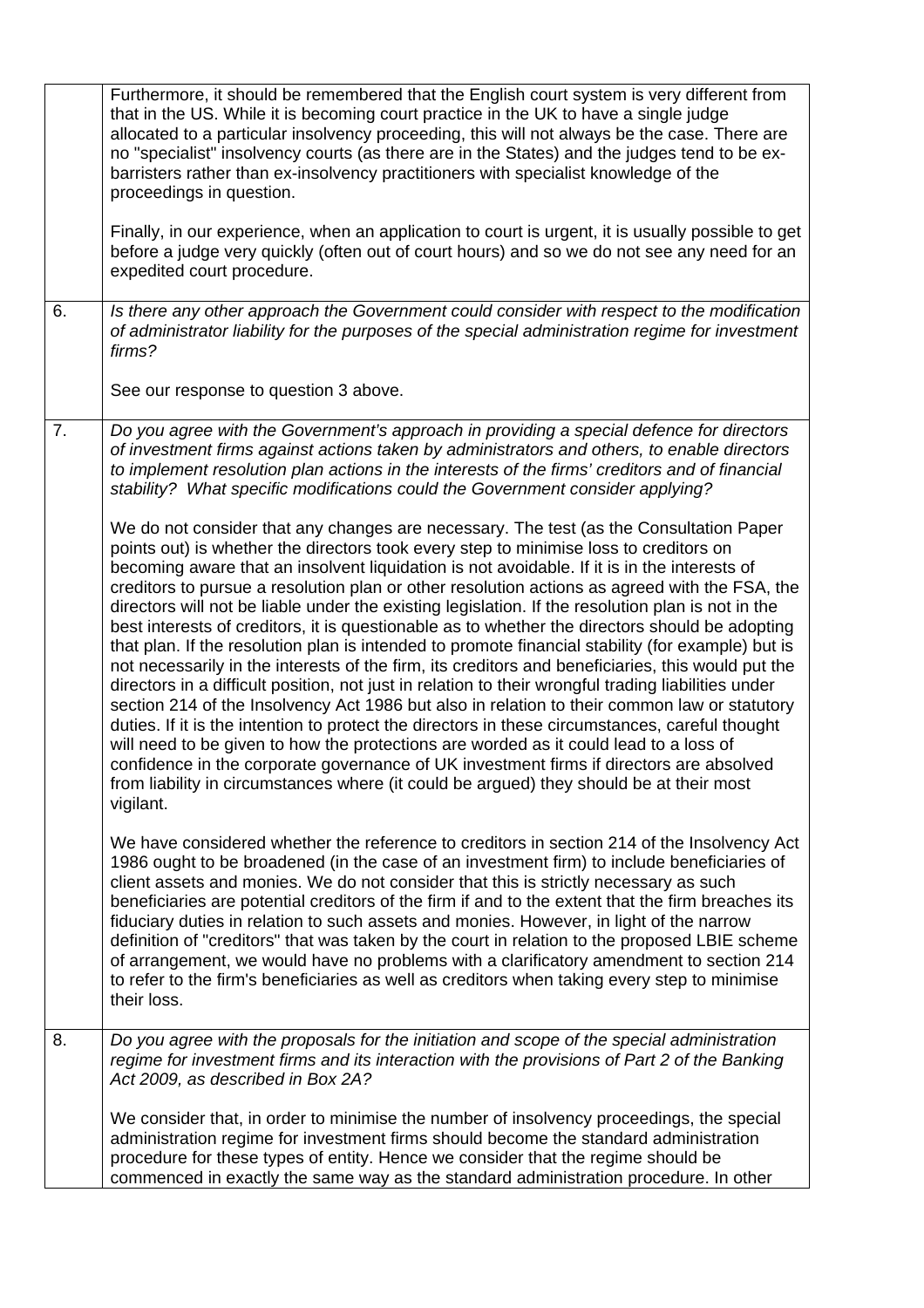words, the directors, shareholders or creditors of the firm should be able to commence the process (in addition to the rights the FSA has to do so under the Financial Services and Markets Act 2000) on the grounds that the firm is unable to pay its debts or is likely to become so. Provided that no equivalent of the special resolution regime for deposit-taking banks is introduced for non-deposit taking investment firms (see our response to question 15), we do not consider that it is necessary to introduce conditions linked to financial stability.

In considering how the special administration regime might interact with the Banking Act 2009 for an investment firm that also accepts deposits (referred to below as "mixed bank"), we consider that it is necessary to consider two scenarios:

- (a) circumstances where the mixed bank has been subject to the special resolution regime and, in particular, a property transfer instrument. Pursuant to section 34(7) of the Banking Act 2009, the property transfer may include a transfer of client assets and client money (although it need not do so) and it would be useful if confirmation could be given that the powers under section 34(7) would not be used so as to re-write the terms on which the client assets and client money are held by any transferee. In these circumstances, but for any changes that may be made to co-ordinate the two processes, the residual mixed bank may well have been placed into the BAP. The interaction between the investment firm special administration regime and the BAP will depend on what exactly has been transferred by the property transfer instrument (and whether this includes the client assets and client money) but provided that the investment firm special administration regime includes, as one of its objectives, the provision of services to the transferee, it should be possible to disapply the BAP and rely on the investment firm special administration regime in these circumstances;
- (b) circumstances where, but for any changes made to co-ordinate the two processes, the mixed bank would have been placed into the BIP. In these circumstances, it would seem sensible to add to the special administration objectives for the investment firm special administration regime an objective similar to Objective 1 in section 99(2) of the Banking Act 2009 (to protect eligible depositors) so that the investment firm special administration regime could be used instead of the BIP. This objective would clearly only apply in the case of a mixed bank and we suspect that, from a policy perspective, you would want to ensure that this objective had procedural priority so as to be consistent with the approach taken in paragraph 99. In practice, however, we suspect that any administrators would pursue the special objectives in relation to eligible depositors in parallel with the other objectives including those in relation to client assets and money.

We note that, in Box 2A of the Consultation Paper, you state that no estate or client assets would be used in the payout of eligible depositors. We agree with this statement in relation to compensation payments made by the FSCS. Furthermore we agree that client assets should never be used to protect eligible depositors. However, we are not convinced that estate assets could never be used in transferring the relevant accounts to another financial institution pursuant to section 99(2)(a) of the Banking Act 2009. Much depends on how this section is to be construed but it is likely that a third party institution would only accept a transfer of deposits (i.e. liabilities of the bank concerned) if matching assets were also transferred to it. Part 2 of the Banking Act 2009 does not state that these matching assets must always be provided by the FSCS rather than the failed bank. In this regard, we refer to paragraph 13 of our response to Parts 2 and 3 of the Banking Act 2009 (accessible at: http://www.citysolicitors.org.uk/FileServer.aspx?oID=488&IID=0).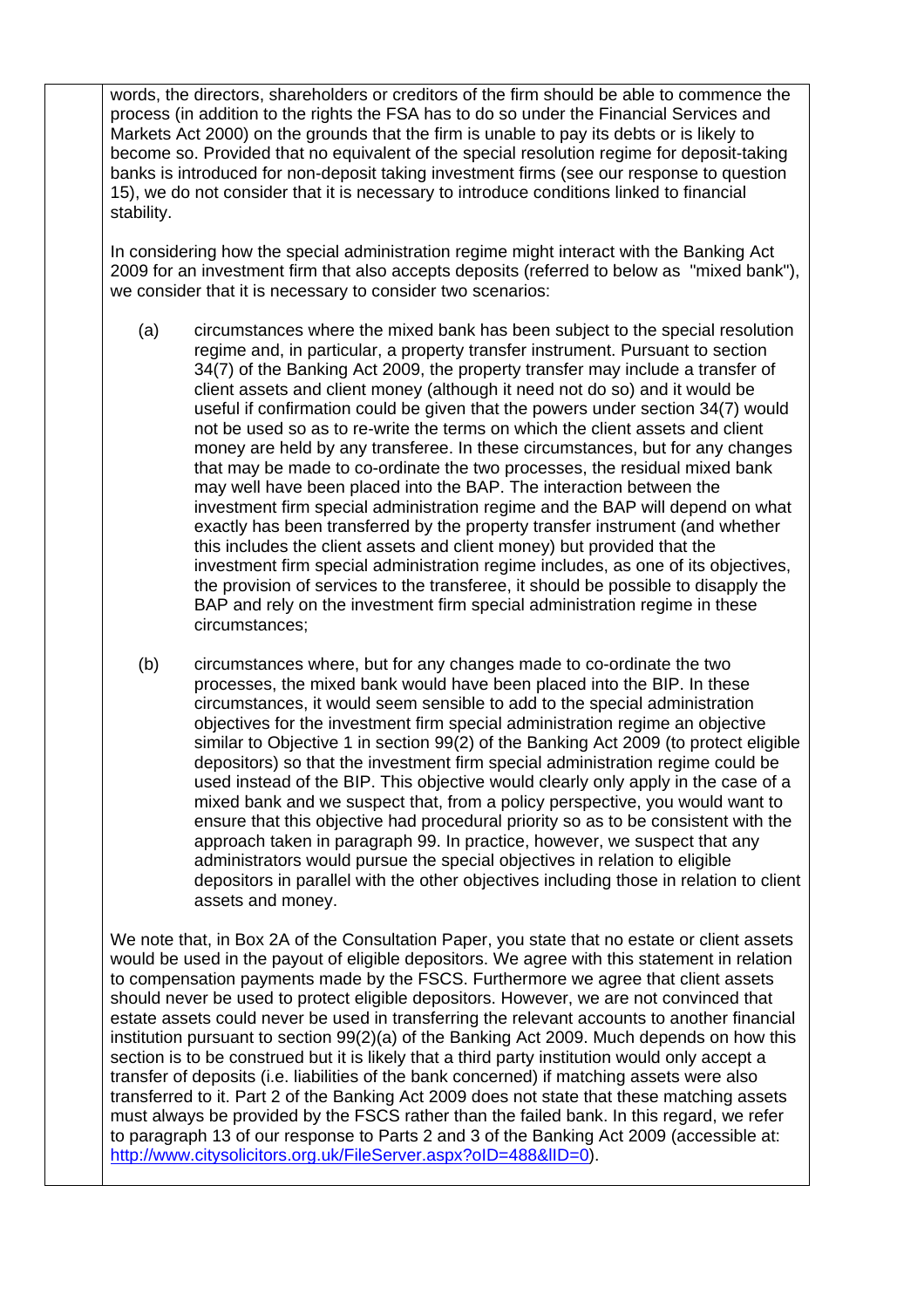| 9.  | Is there a case for considering provisions in the special administration regime for<br>investment firms in relation to new financing? The Government also welcomes feedback<br>on the potential legislative or other hurdles to an investment firm obtaining additional<br>funding from third parties in the period immediately before insolvency to close out its<br>positions. Are there other issues or options in relation to intra-day support that the<br>Government might need to consider?                                                                                                                                                                                                                                                                                  |
|-----|-------------------------------------------------------------------------------------------------------------------------------------------------------------------------------------------------------------------------------------------------------------------------------------------------------------------------------------------------------------------------------------------------------------------------------------------------------------------------------------------------------------------------------------------------------------------------------------------------------------------------------------------------------------------------------------------------------------------------------------------------------------------------------------|
|     | We would strongly discourage you from introducing any changes regarding the priority of<br>post-administration funding or funding made immediately prior to administration. As the<br>Consultation Paper notes, this was the subject of a recent consultation process by the<br>Insolvency Service in relation to general corporate administration and the issues raised are<br>highly complex particularly as secured creditors' proprietary rights are likely to be affected.<br>This could ultimately affect a lender's willingness to lend or an investor's willingness to<br>invest. The Insolvency Service has decided (for good reason) not to introduce changes of<br>this nature at the current time.                                                                      |
|     | Ultimately the lessons learned from the Lehman Brothers experience (and the difference in<br>the ability of LBI and LBIE to raise funding prior to the commencement of insolvency<br>proceedings) show that, what matters most to lenders and investors is whether there is<br>Government or State support for that lending or investment. We doubt that there is<br>anything that could be done on a legislative or regulatory front that would encourage third<br>parties to lend without that support.                                                                                                                                                                                                                                                                           |
| 10. | The Government considers the costs to market participants of implementing the special<br>administration regime, with provisions for special administration objectives, liability of<br>insolvency professionals and directors, and possible legislative changes for intra-day<br>support to be negligible.<br>Do you agree with the cost suggested in the paragraph above? If not, please provide an<br>estimate of the costs that are likely to occur, stating your assumptions.                                                                                                                                                                                                                                                                                                   |
|     | It is important to bear in mind the costs associated with any risk assessment in relation to<br>the new regime that will need to be taken by counterparties of a UK investment firm. This<br>could involve (for example) obtaining legal opinions regarding the impact of the new<br>process on counterparty rights and reviewing documentation to ensure that, for example,<br>events of default are triggered by the new procedure. In this regard, the greater the<br>changes made by the proposed legislation, the more extensive the legal analysis is likely to<br>be. If anything is unclear, this will also add to the costs of the risk assessment. Hence we<br>doubt that the costs will be negligible although we are not able to quantify what those costs<br>would be. |
| 11. | The Government would welcome views on the types of communications methods market<br>participants would prefer and the type of information they would like to receive from the<br>Authorities in case of an investment firm failure.                                                                                                                                                                                                                                                                                                                                                                                                                                                                                                                                                 |
|     | This question is beyond the scope of the Insolvency Law Committee and so we leave it to<br>other interested parties to respond. We would note in passing that, in the LBIE<br>administration, the PwC website has been an effective method of communication including<br>by written statements and, in the early days, short video briefings and we would encourage<br>the use of such tools in the future.                                                                                                                                                                                                                                                                                                                                                                         |
| 12. | The Government considers the costs to market participants of a resource centre providing<br>best practice guidance to administrators, and plans for coordinated market communication<br>in the event of investment firm failure to be negligible, as these would require no market<br>action.<br>Do you agree with the cost suggested in the paragraph above? If not, please provide an                                                                                                                                                                                                                                                                                                                                                                                             |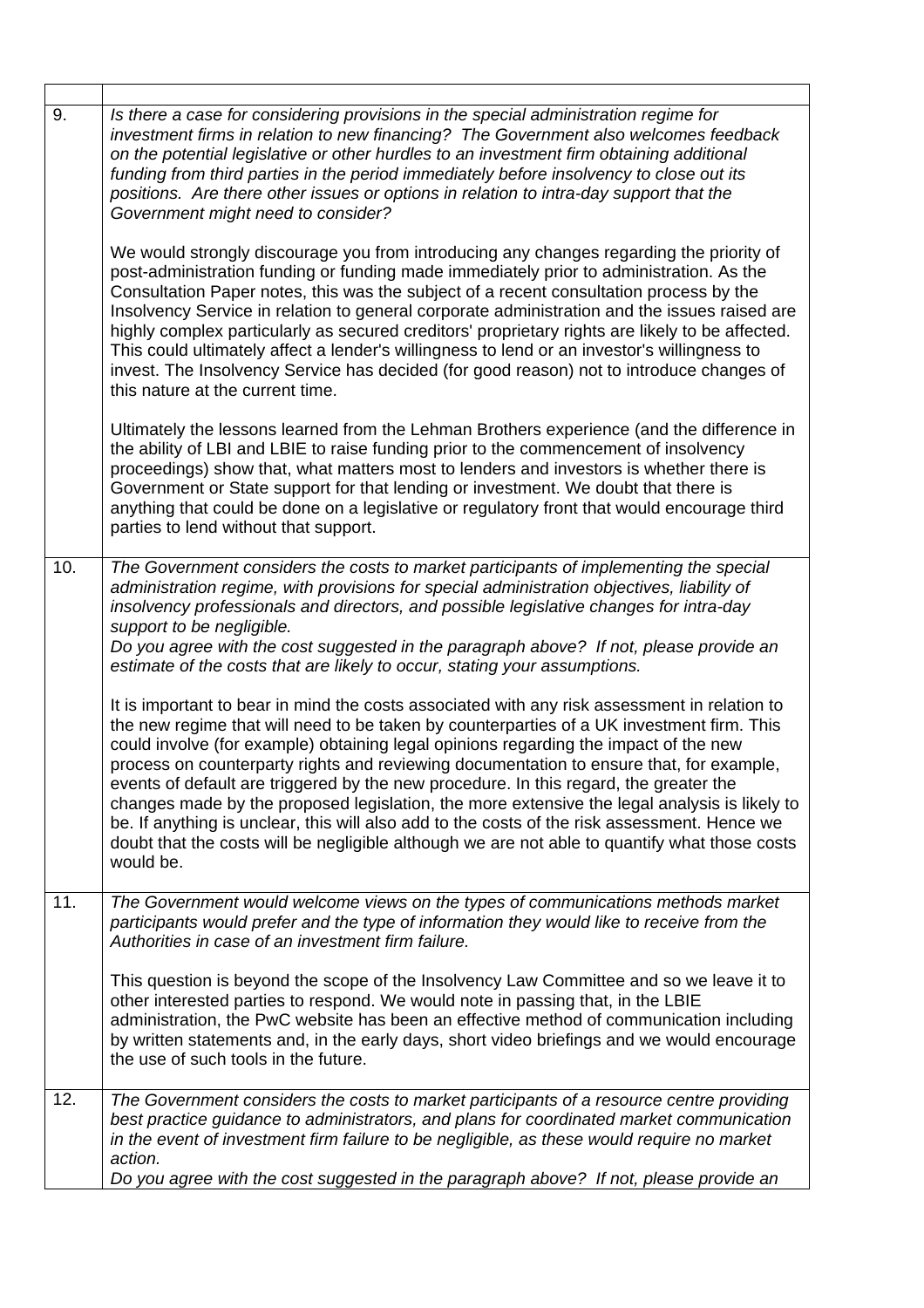|     | estimate of the costs that are likely to occur, stating your assumptions.                                                                                                                                                                                                                                                                                                                                                                                                                                                                                                                                                                                                                                                                                                                                                                                 |
|-----|-----------------------------------------------------------------------------------------------------------------------------------------------------------------------------------------------------------------------------------------------------------------------------------------------------------------------------------------------------------------------------------------------------------------------------------------------------------------------------------------------------------------------------------------------------------------------------------------------------------------------------------------------------------------------------------------------------------------------------------------------------------------------------------------------------------------------------------------------------------|
|     | Agreed.                                                                                                                                                                                                                                                                                                                                                                                                                                                                                                                                                                                                                                                                                                                                                                                                                                                   |
| 13. | Do you agree with the Government's proposal for international entities not subject to these<br>proposals to be able to 'opt in' to the firm-level resolution regime?<br>As stated above, we do not think this is workable as we very much doubt that the overseas<br>court would cede jurisdiction to the UK in which case the international entity would be<br>subject to two possibly competing regimes.                                                                                                                                                                                                                                                                                                                                                                                                                                                |
| 14. | Are there any other specific issues in relation to cross-border investment firms, not<br>considered here or in Chapter 8, that need to be addressed?                                                                                                                                                                                                                                                                                                                                                                                                                                                                                                                                                                                                                                                                                                      |
|     | As referred to above, we would like to know whether the European Commission still intends<br>to adopt European legislation relating to the insolvency proceedings of an investment firm<br>where neither the Insolvency Regulation nor the Winding Up Directive applies. We think it<br>is important that any UK legislation is consistent with any such European legislation (or<br>there is scope to modify the UK legislation if such European legislation were to be<br>introduced in the future).                                                                                                                                                                                                                                                                                                                                                    |
| 15. | The Government welcomes views on the extent to which the package of measures<br>proposed in Chapters 2 and 3 will contribute to achieving the effective resolution of<br>investment firms. Do you believe there is a case for the measures to be further enhanced<br>by a special resolution regime for investment firms?                                                                                                                                                                                                                                                                                                                                                                                                                                                                                                                                 |
|     | We consider that the proposals in Chapters 2 and 3 would be sufficient to achieve the<br>effective resolution of a failed investment firm and we do not consider that those proposals<br>need to be supplemented by those in Chapter 5.                                                                                                                                                                                                                                                                                                                                                                                                                                                                                                                                                                                                                   |
|     | We are also strongly against the idea of a special resolution regime for an investment firm.<br>While it is arguable that this may be necessary to protect depositors and to restore<br>confidence in the case of a failing deposit-taking institution, we consider that the significant<br>interference with contractual and proprietary rights that such a regime involves cannot be<br>justified in the case of a failing investment firm. The safeguards that would be necessary to<br>protect legitimate expectations, trust property, set-off and netting would be even more<br>complex than in the case of a bank and we would strongly discourage you from such a<br>route.                                                                                                                                                                       |
|     | Chapter 4 (Reconciling and returning client property)                                                                                                                                                                                                                                                                                                                                                                                                                                                                                                                                                                                                                                                                                                                                                                                                     |
| 35. | Should the Government look to provide clarity over how shortfalls in client asset omnibus<br>accounts are treated on insolvency? Should the Government look to provide clarity over<br>when clients' entitlement to their assets should be calculated?                                                                                                                                                                                                                                                                                                                                                                                                                                                                                                                                                                                                    |
|     | We think this would be useful as there is currently a tension between a pro-rata sharing of<br>shortfalls (which may well be the most practicable method of sharing such losses) and a<br>"tracing" approach which may allow particular beneficiaries to identify "their" assets ahead<br>of other beneficiaries. This is not likely to cause an issue in the LBIE administration as the<br>level of shortfalls is expected to be very low (less than 3% of the client assets) but it could<br>be an issue in a case where the shortfalls are higher. However, a decision first needs to be<br>taken as to whether client assets are to be treated on a pooled basis or a stock-line by<br>stock-line basis and whether a distinction needs to be made between pure custody assets<br>and assets held pursuant to prime brokerage and other arrangements. |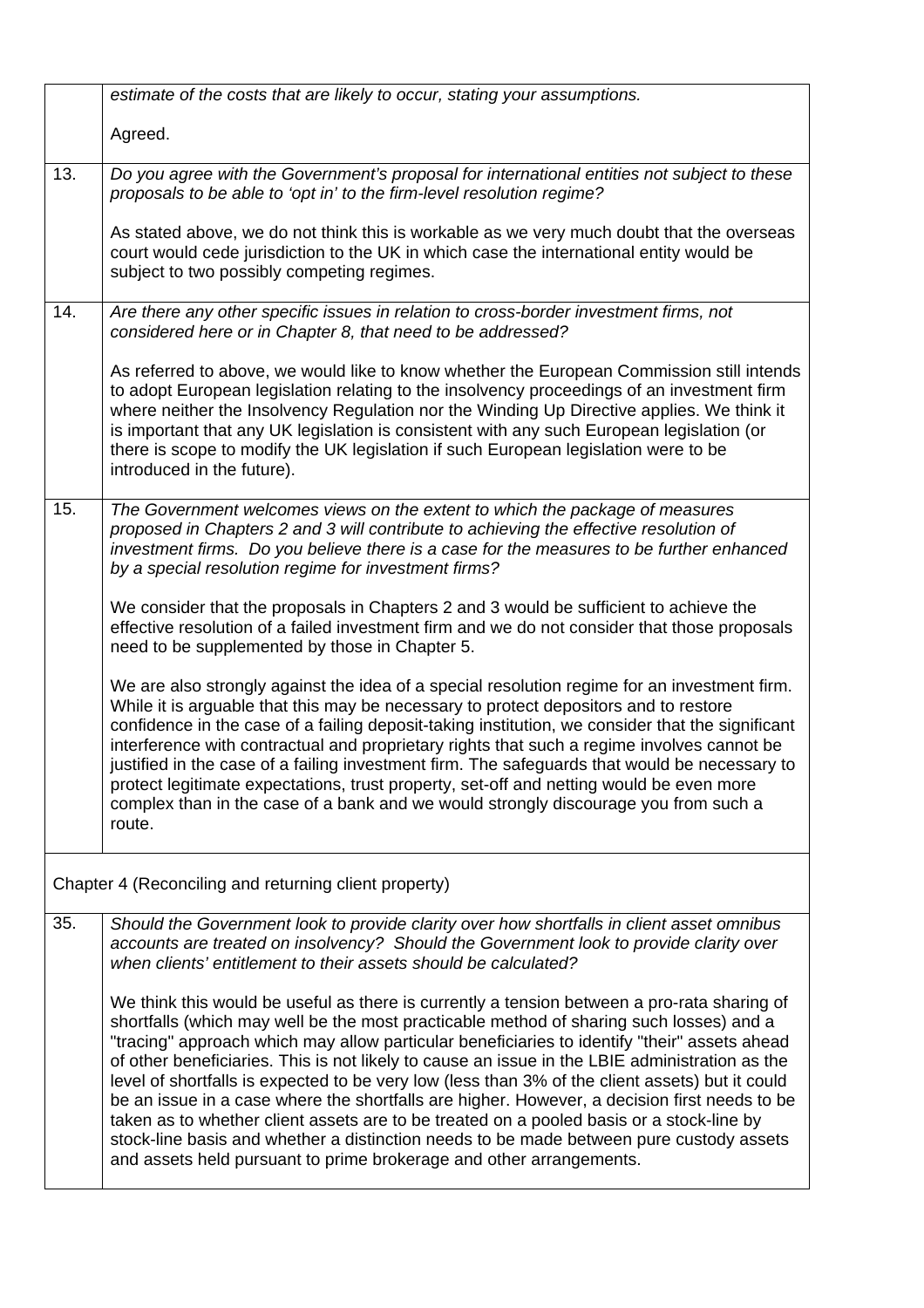|     | In relation to the first point, we consider that it is more consistent with the UK legal system<br>(which is based in trust law) for client assets to be treated on a stockline by stockline basis<br>rather than securities of different types being pooled. In other words, if a client has an<br>interest in M&S shares, that client should share any shortfalls re M&S shares pro rata with<br>any other clients with an interest in M&S shares but those M&S shares should not be<br>pooled with (say) Microsoft shares. Any system which relies on pooling (for example the<br>UK CASS rules in relation to client money or the US SIPA rules in relation to client assets)<br>results in a slower return of the monies or assets in question as it is not generally possible<br>to make distributions until all the monies or assets have been collected in and all the claims<br>determined.                                                                                                                                                                                            |
|-----|-------------------------------------------------------------------------------------------------------------------------------------------------------------------------------------------------------------------------------------------------------------------------------------------------------------------------------------------------------------------------------------------------------------------------------------------------------------------------------------------------------------------------------------------------------------------------------------------------------------------------------------------------------------------------------------------------------------------------------------------------------------------------------------------------------------------------------------------------------------------------------------------------------------------------------------------------------------------------------------------------------------------------------------------------------------------------------------------------|
|     | As for whether there should be separate "stockline" pools for pure custody assets and<br>other types of client assets, we can see why a client whose only relationship with the<br>investment firm is a custody one would want their assets to be separated from other types<br>of client assets where the risk of shortfalls (for example as a result of improper use of rights<br>of rehypothecation) might be higher. We note that the LBIE Claim Resolution Agreement<br>separates custody and non-custody assets for precisely this reason. We wonder whether<br>this decision is best left to the insolvency practitioner who can decide on the facts of the<br>particular case whether there should be separate stockline pools for custody and non-<br>custody assets (although the counter-argument is that the market may welcome the<br>certainty as to how shortfalls will be dealt with).                                                                                                                                                                                          |
| 45. | Do you agree with the Government's proposal of limiting the transfer of client money to<br>affiliates and jurisdictions where there are potentially interoperability issues with CASS?                                                                                                                                                                                                                                                                                                                                                                                                                                                                                                                                                                                                                                                                                                                                                                                                                                                                                                          |
|     | We would strongly support this proposal. In our experience, there may be few contractual<br>restrictions on the use of affiliates in other jurisdictions as the bankers of client money and<br>it is not uncommon that, in a group insolvency scenario, those affiliates will fail at the same<br>time as the investment firm in question. We think it is important that investors are made<br>aware of the fact that they will always be subject to the credit risk of the bank holding the<br>client money at the end of the day; even in jurisdictions that recognise the trust, the<br>relationship between a bank and a depositor will generally be one of debtor and creditor<br>(rather than trustee and beneficiary). The consequences for an investor are clearly much<br>greater, however, when the bank fails at the same time as the investment firm. As this is<br>more likely to happen when the bank and the investment firm are part of the same group,<br>there is an argument for prohibiting (or at least limiting) the use of affiliates as the bankers<br>of client money. |
|     | Of more concern than the risk of there simply being a debtor / creditor relationship between<br>the bank and the depositor are local insolvency law provisions that require the<br>subordination of affiliate claims. The dispute between the insolvency officeholder of<br>Lehman Brothers Bankhaus AG (Bankhaus) and the administrators of LBIE regarding client<br>money deposited with Bankhaus has caused real concerns in the market in this regard; if<br>LBIE (rather than the underlying clients) is treated as being the creditor of Bankhaus, and<br>LBIE's claim is subordinated on the basis that it is an affiliate of Bankhaus, this will<br>obviously have a very significant impact on any recoveries from Bankhaus in relation to the<br>client money.                                                                                                                                                                                                                                                                                                                        |
|     | There may well be jurisdictions in which these types of concern do not arise and so a<br>blanket prohibition (or restriction) on the use of affiliates as the holders of client money may<br>not necessarily be appropriate (subject to the points made above regarding the double<br>impact of an insolvency of the investment firm and the bank). An alternative option would<br>be to require the investment firm to obtain a legal opinion from the jurisdiction in question<br>confirming that the protections given by CASS would be respected in the local jurisdiction<br>and there would be no subordination of claims on the basis of the affiliate relationship.                                                                                                                                                                                                                                                                                                                                                                                                                     |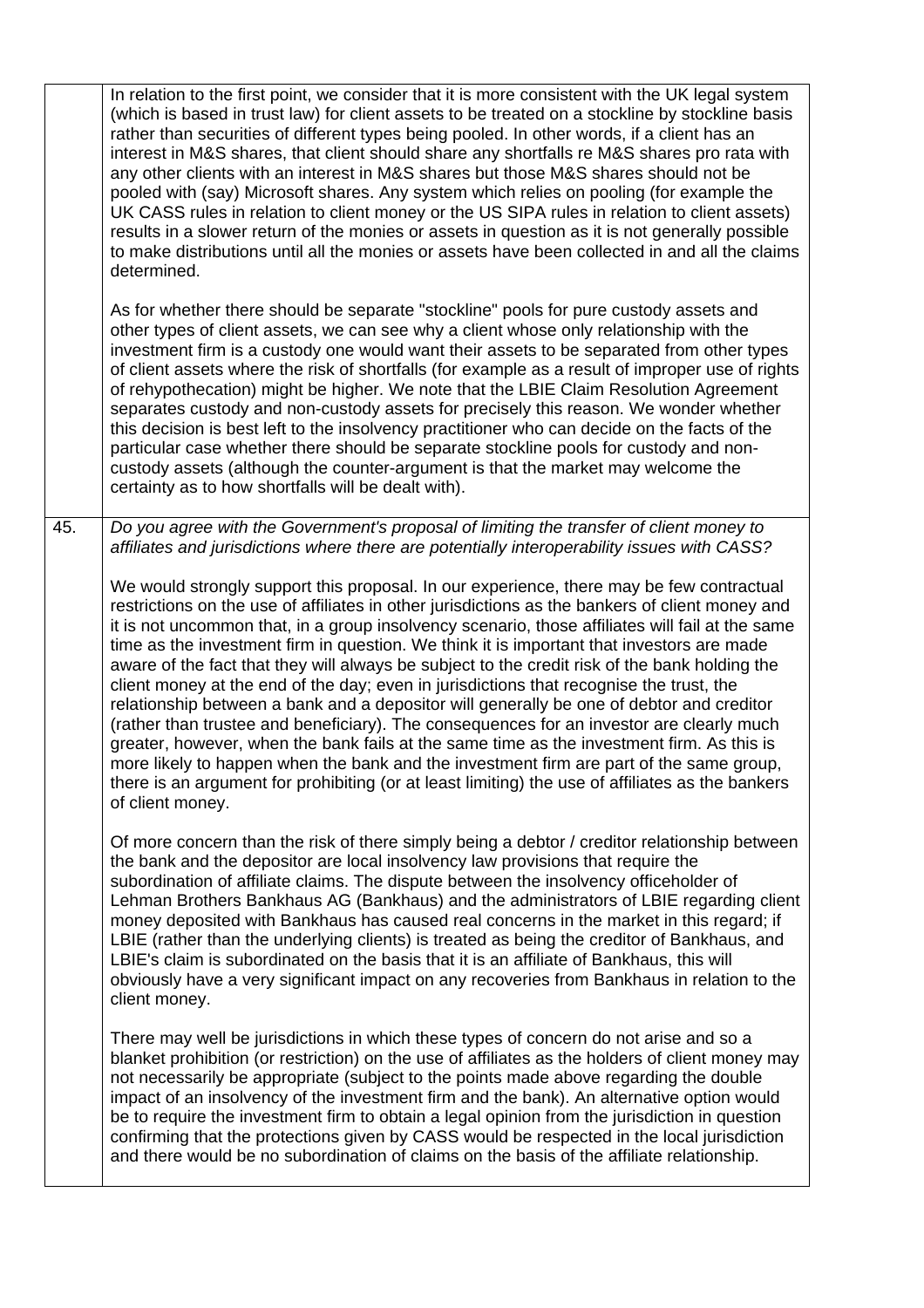| 48. | Do you agree with the Government's proposals for establishing bar dates for client claims?<br>How should clients' rights to their money and assets be affected by a failure to summit a<br>claim by a bar date? Should the Government impose a legal duty on an administrator or<br>trustee to impose a bar date?                                                                                                                                                                                                                                                                                                                                                                                                                                                                                                                                                                                                                                                                                                                                                                                                                                                         |
|-----|---------------------------------------------------------------------------------------------------------------------------------------------------------------------------------------------------------------------------------------------------------------------------------------------------------------------------------------------------------------------------------------------------------------------------------------------------------------------------------------------------------------------------------------------------------------------------------------------------------------------------------------------------------------------------------------------------------------------------------------------------------------------------------------------------------------------------------------------------------------------------------------------------------------------------------------------------------------------------------------------------------------------------------------------------------------------------------------------------------------------------------------------------------------------------|
|     | We consider that provisions empowering an administrator to set a bar date by which<br>beneficiaries would be required to submit information regarding their client money or client<br>asset claims would be beneficial and could lead to an earlier return of the money or assets<br>in question. It is important that these provisions should not be too prescriptive and so the<br>length of the notice of the bar date (and indeed whether a bar date is appropriate at all)<br>should be matters for the administrator's discretion.                                                                                                                                                                                                                                                                                                                                                                                                                                                                                                                                                                                                                                  |
|     | There are no provisions in the existing insolvency legislation regarding a bar date for trust<br>(as opposed to unsecured) claims. Administrators can, with the assistance of the court,<br>impose a bar date for the submission of information regarding trust claims (as the<br>administrators of LBIE have done) but such a bar date does not release proprietary claims<br>in relation to the assets in question and so a recipient of any distribution from the<br>administrators remains at risk that a third party will seek to attach those assets.                                                                                                                                                                                                                                                                                                                                                                                                                                                                                                                                                                                                               |
|     | We consider that, if a beneficiary fails to submit information regarding its claim by the bar<br>date, the administrators should be entitled to determine the beneficial interest of that<br>beneficiary by reference to the books and records of the investment firm. The legislation<br>should provide that the beneficiary loses its right to trace the assets into the hands of a<br>third party so that distributions made by the administrators, in reliance upon information<br>submitted by the bar date, cannot be overturned. We agree that, if information regarding a<br>trust claim is submitted after the bar date, that claim should be converted into an unsecured<br>claim against the estate. We are not sure we understand the second proposal in paragraph<br>4.82 regarding a subsequent pooling event. There are currently no provisions in CASS<br>requiring a pooling of client assets (nor in our view should there be – we refer to our<br>answer to question 35 in this regard). We also expect that, in many cases, there will be a<br>single distribution in relation to client assets and so no opportunity for a catch-up<br>distribution. |
|     | Chapter 5 (Providing clear and effective support for clients)                                                                                                                                                                                                                                                                                                                                                                                                                                                                                                                                                                                                                                                                                                                                                                                                                                                                                                                                                                                                                                                                                                             |
| 52. | Do you agree with the duties and proposed scope of the CAT? Should the scope be<br>widened to include all investment firms? Should the Insolvency Practitioner be appointed<br>from the same insolvency practice as the administrator or from an independent firm?                                                                                                                                                                                                                                                                                                                                                                                                                                                                                                                                                                                                                                                                                                                                                                                                                                                                                                        |
|     | For the reasons given above, we are strongly against the idea of the CAT as a separate<br>officeholder to the administrators of the investment firm. The experience in relation to LBIE<br>has shown that it is often necessary to deal with unsecured claims and trust assets<br>together in order to determine a beneficiary's net claim to the trust assets. This may be<br>different for a pure custodian where no amounts are due from the beneficiary to the<br>custodian but, in such a case, it would be possible for the administrators to come up with<br>proposals for an early return of the custody assets.                                                                                                                                                                                                                                                                                                                                                                                                                                                                                                                                                  |
|     | The proposals in relation to the CAT also fail to appreciate that it may take months (if not<br>years) to work out whether the money or assets in question is trust money or assets or<br>whether such money or assets were provided on title transfer terms. In this regard, it<br>should be noted that, in the client money litigation involving LBIE, it has been assumed (for<br>the purposes of the litigation) that certain parties were entitled to client money protection<br>because the contractual position is so complex that this has not yet been determined as a<br>matter of fact. Pending a determination of whether there is a trust relationship, it is not clear<br>whether the administrators or the CAT would be responsible for dealing with such money or                                                                                                                                                                                                                                                                                                                                                                                         |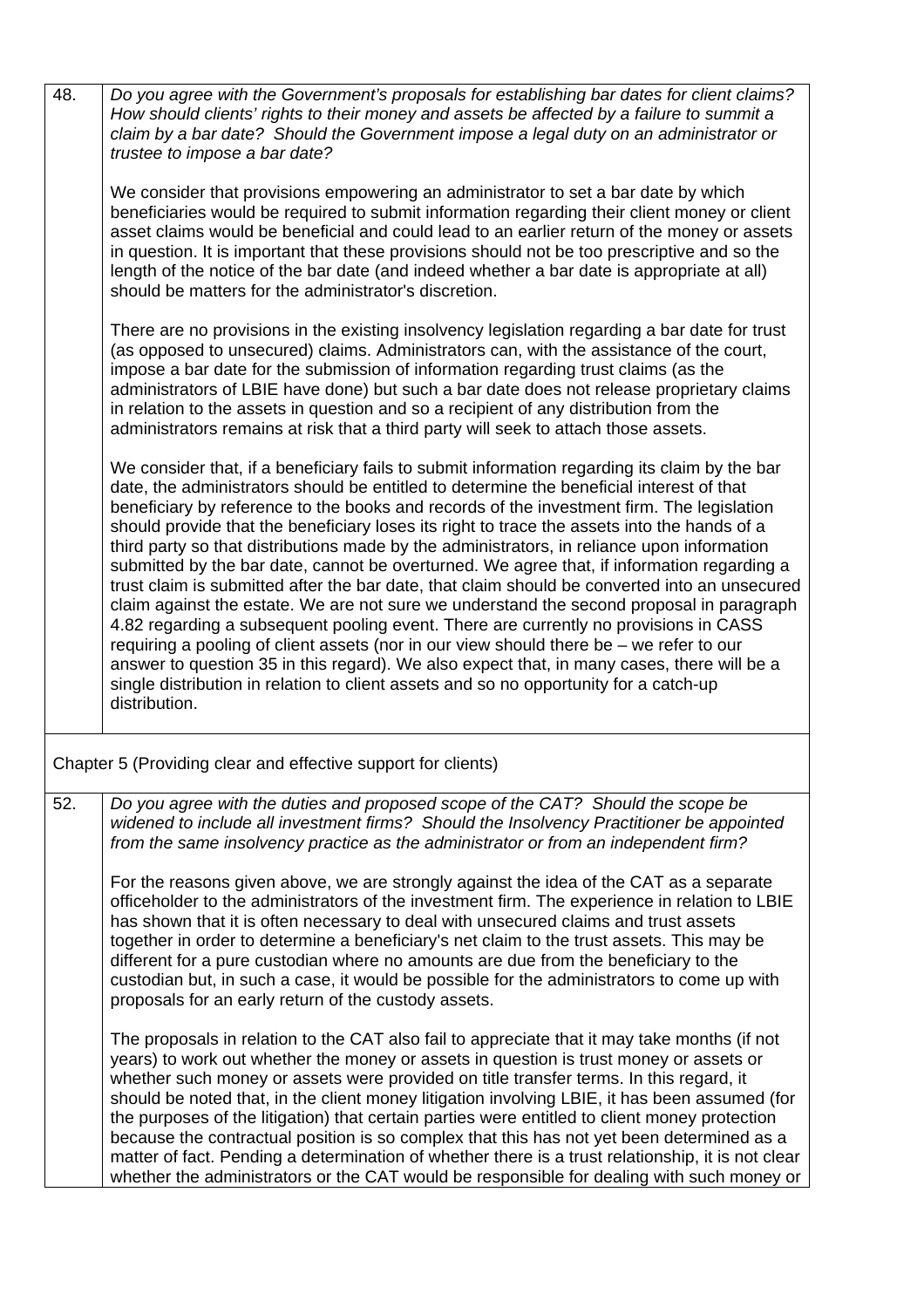|     | assets.                                                                                                                                                                                                                                                                                                                                                                                                                                                                  |
|-----|--------------------------------------------------------------------------------------------------------------------------------------------------------------------------------------------------------------------------------------------------------------------------------------------------------------------------------------------------------------------------------------------------------------------------------------------------------------------------|
|     | As there could never be a clear delineation of roles (except perhaps in the case of a pure<br>custodian), it is clear that there would be a degree of duplication between the tasks<br>performed by the administrators and the CAT. This would lead to an increase in the costs<br>of the insolvency process overall while achieving very little benefit.                                                                                                                |
|     | In light of our response to question 52, we have not responded to various of the questions<br>set out below.                                                                                                                                                                                                                                                                                                                                                             |
| 53. | Do you agree with the Government's suggestions for how the CAT could be established?<br>What do you see as the advantages and disadvantages of the two suggested legal<br>methods of establishing a CAT?                                                                                                                                                                                                                                                                 |
|     | See our response to question 52. Without prejudice to our view that there should be no<br>CAT, we think the second of the two proposals in paragraph 5.12 is the only workable one<br>as there may be prohibitions on transfer, registration requirements, clearing house<br>requirements and other restrictions which prevent the assets being vested in the CAT<br>rather than the company.                                                                            |
| 54. | Should the costs of the CAT be funded from the client money and assets of the firm, or<br>from the insolvent estate?                                                                                                                                                                                                                                                                                                                                                     |
|     | See our response to question 52. Without prejudice to our view that there should be no<br>CAT, in light of the role that is proposed, we can see little basis for a suggestion that the<br>CAT should be paid from the general estate rather than the client money and assets.                                                                                                                                                                                           |
| 55. | Do you agree with the proposal to establish a CAT? Should the Government favour<br>alternative measures for improving client outcomes, such as the proposal in Chapter 2 to<br>amend the legal duties of administrators to require them to prioritise the return of client<br>money and assets?                                                                                                                                                                          |
|     | See our response to question 52. We consider that the proposals in Chapter 2 (and in<br>particular the clarification regarding the special administration objectives), the introduction<br>of a bar date, the regulatory proposals regarding the reporting of client assets and money<br>and restrictions on the use of affiliates as the bankers of client money (as referred to<br>above) would be better ways of ensuring a speedy return of client money and assets. |
| 56. | It is expected that any additional costs of the CAT proposal would be negligible due to the<br>assumed faster return of client money and assets by the CAT, and the resulting fall in<br>expected administration costs. Do you agree? If not, please provide an estimate of any<br>costs that are likely to occur, stating your assumptions.                                                                                                                             |
|     | We do not agree as we consider that the appointment of the CAT would lead to additional<br>costs and would not result in a faster return of client money and assets. We are not in a<br>position to provide an estimate of the additional costs.                                                                                                                                                                                                                         |
| 57. | Do you agree with the proposal that an individual from the CAA should be able to perform<br>the CAT role, where this is desired by the regulator?                                                                                                                                                                                                                                                                                                                        |
|     | In view of our answer to question 52, we do not propose to answer this question.                                                                                                                                                                                                                                                                                                                                                                                         |
| 58. | Do you agree with the Government's proposal to set up a CAA? Do you agree that this<br>should be established as a distinct body within the Financial Services Authority?                                                                                                                                                                                                                                                                                                 |
|     | We consider that others (including the Regulatory Committee of the CLLS) are better                                                                                                                                                                                                                                                                                                                                                                                      |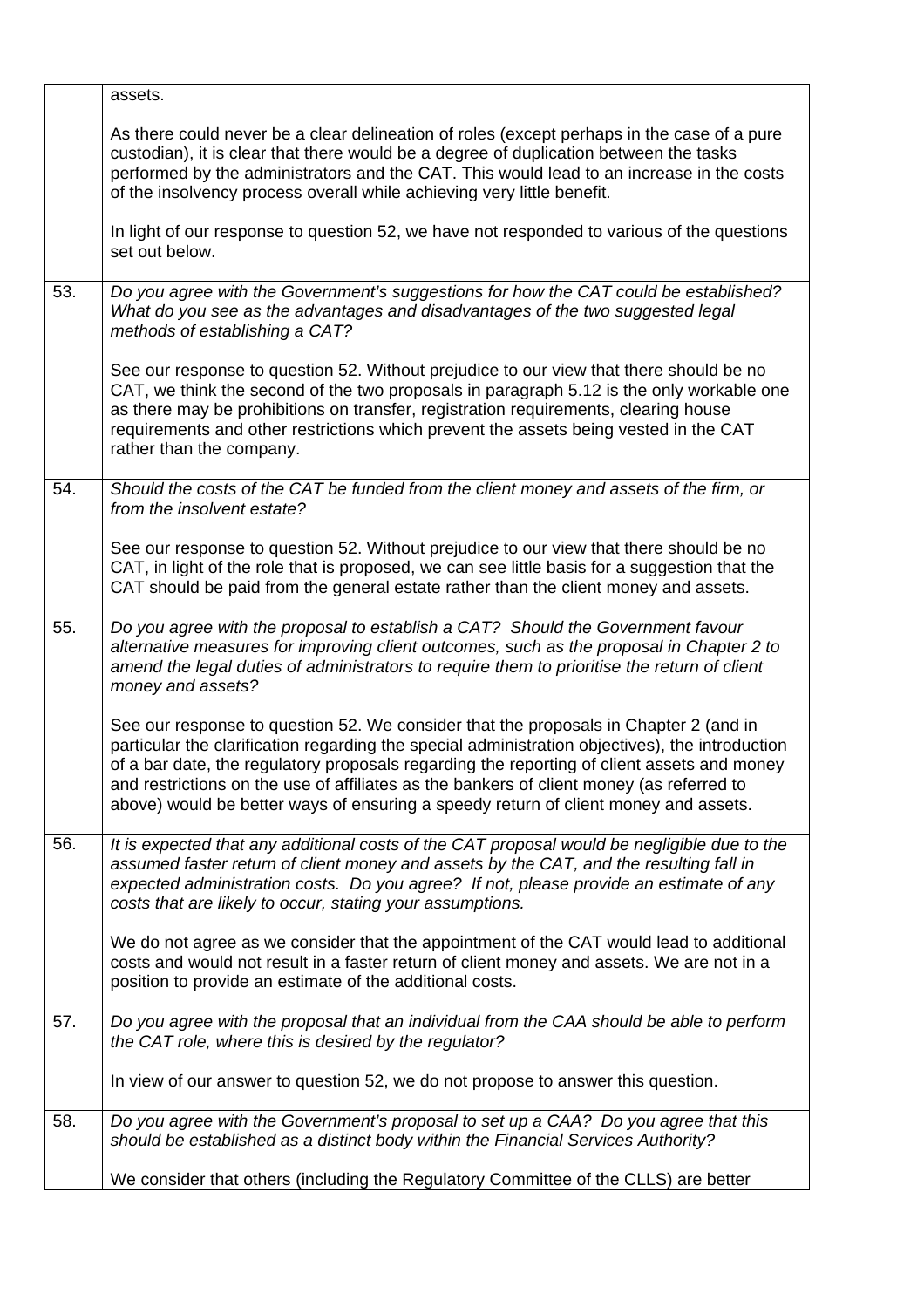| 59.<br>Should the FSA be granted powers to sit on the creditor and/or client assets committee by<br>right, to enable it to monitor and, if required, challenge the administrator or CAT? Should<br>such a power include the right to vote?<br>As the FSA does not have a direct economic interest in the client money or assets in<br>question, we do not think it would be appropriate for the FSA to be granted powers to sit on<br>the committees by right or to be able to vote on the matters considered at the meetings of<br>such committees (e.g. on administrator's proposals). We have no problem with the idea of<br>the administrators inviting the FSA to attend committee meetings in an observatory<br>capacity where the administrators considered that this was appropriate. We would also<br>expect the administrators to liaise closely with the FSA (and indeed we have suggested<br>that this be set out in the special administration objectives).<br>60.<br>Should all firms currently regulated by the FSA and holding client money and assets, as<br>defined by the FSA's CASS rules, fall within the jurisdiction of the CAA?<br>We consider that others (including the Regulatory Committee of the CLLS) are better<br>placed to answer this question.<br>61.<br>It is expected that the FSA will allocate more resources to client asset risks in the future, to<br>perform work that could be taken on by the CAA. The incremental costs of the CAA are<br>therefore expected to reduce. Do you have any comment on this?<br>We consider that others (including the Regulatory Committee of the CLLS) are better<br>placed to answer this question.<br>62.<br>Do you have any other views on the establishment of a CAT or CAA that the Government<br>should consider?<br>We refer to our answer to question 52. | placed to answer this question. |
|-----------------------------------------------------------------------------------------------------------------------------------------------------------------------------------------------------------------------------------------------------------------------------------------------------------------------------------------------------------------------------------------------------------------------------------------------------------------------------------------------------------------------------------------------------------------------------------------------------------------------------------------------------------------------------------------------------------------------------------------------------------------------------------------------------------------------------------------------------------------------------------------------------------------------------------------------------------------------------------------------------------------------------------------------------------------------------------------------------------------------------------------------------------------------------------------------------------------------------------------------------------------------------------------------------------------------------------------------------------------------------------------------------------------------------------------------------------------------------------------------------------------------------------------------------------------------------------------------------------------------------------------------------------------------------------------------------------------------------------------------------------------------------------------------------------------------------------------------|---------------------------------|
|                                                                                                                                                                                                                                                                                                                                                                                                                                                                                                                                                                                                                                                                                                                                                                                                                                                                                                                                                                                                                                                                                                                                                                                                                                                                                                                                                                                                                                                                                                                                                                                                                                                                                                                                                                                                                                               |                                 |
|                                                                                                                                                                                                                                                                                                                                                                                                                                                                                                                                                                                                                                                                                                                                                                                                                                                                                                                                                                                                                                                                                                                                                                                                                                                                                                                                                                                                                                                                                                                                                                                                                                                                                                                                                                                                                                               |                                 |
|                                                                                                                                                                                                                                                                                                                                                                                                                                                                                                                                                                                                                                                                                                                                                                                                                                                                                                                                                                                                                                                                                                                                                                                                                                                                                                                                                                                                                                                                                                                                                                                                                                                                                                                                                                                                                                               |                                 |
|                                                                                                                                                                                                                                                                                                                                                                                                                                                                                                                                                                                                                                                                                                                                                                                                                                                                                                                                                                                                                                                                                                                                                                                                                                                                                                                                                                                                                                                                                                                                                                                                                                                                                                                                                                                                                                               |                                 |
|                                                                                                                                                                                                                                                                                                                                                                                                                                                                                                                                                                                                                                                                                                                                                                                                                                                                                                                                                                                                                                                                                                                                                                                                                                                                                                                                                                                                                                                                                                                                                                                                                                                                                                                                                                                                                                               |                                 |
|                                                                                                                                                                                                                                                                                                                                                                                                                                                                                                                                                                                                                                                                                                                                                                                                                                                                                                                                                                                                                                                                                                                                                                                                                                                                                                                                                                                                                                                                                                                                                                                                                                                                                                                                                                                                                                               |                                 |
|                                                                                                                                                                                                                                                                                                                                                                                                                                                                                                                                                                                                                                                                                                                                                                                                                                                                                                                                                                                                                                                                                                                                                                                                                                                                                                                                                                                                                                                                                                                                                                                                                                                                                                                                                                                                                                               |                                 |
|                                                                                                                                                                                                                                                                                                                                                                                                                                                                                                                                                                                                                                                                                                                                                                                                                                                                                                                                                                                                                                                                                                                                                                                                                                                                                                                                                                                                                                                                                                                                                                                                                                                                                                                                                                                                                                               |                                 |